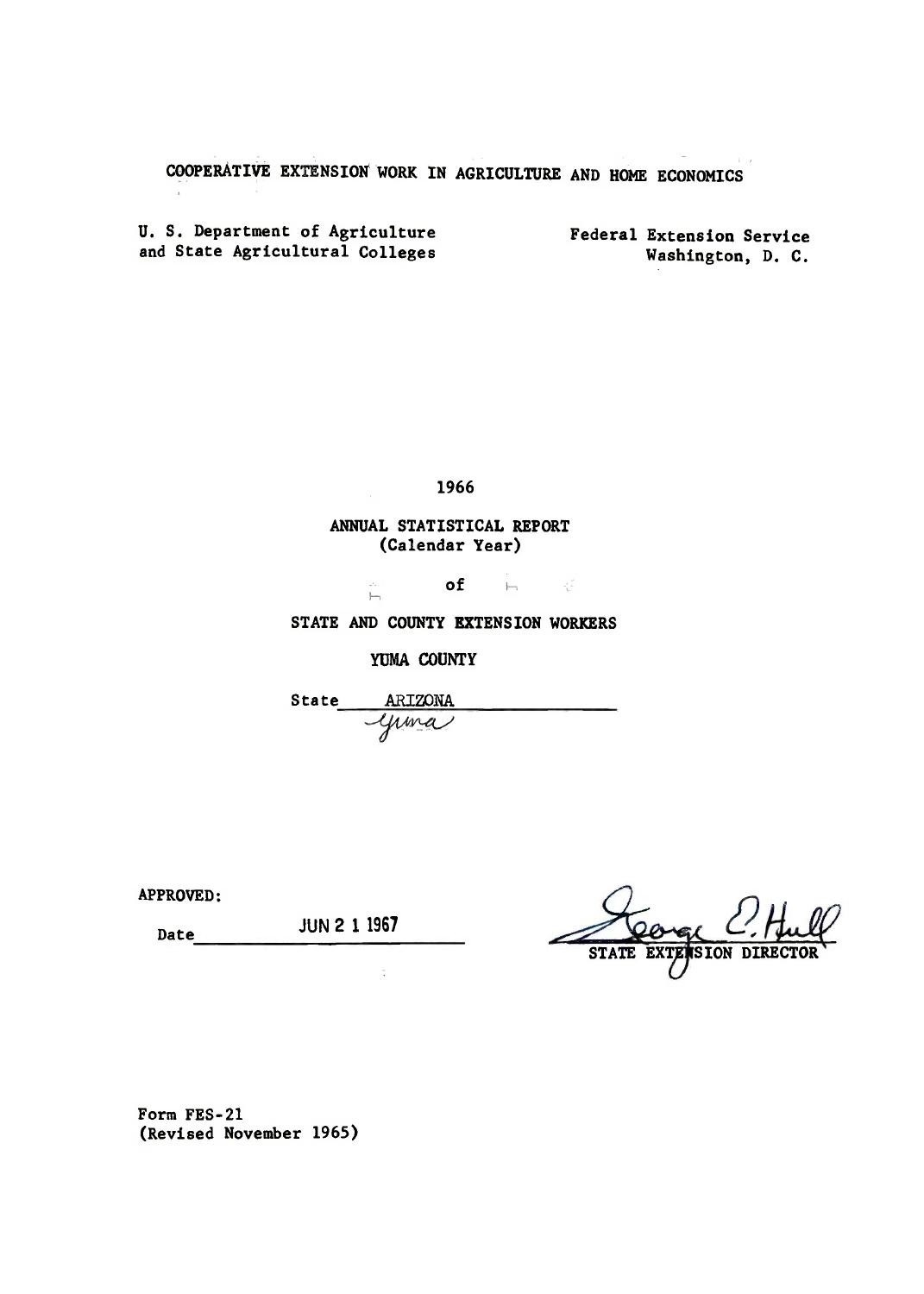|                                                                                                                                                       |                  |           | Number, by project |                  | areas      |                        |
|-------------------------------------------------------------------------------------------------------------------------------------------------------|------------------|-----------|--------------------|------------------|------------|------------------------|
| Accivities                                                                                                                                            | III              | N         | $\triangleright$   | 디                | <b>IIA</b> | Number<br><b>Total</b> |
| Studies of problems and opportunities.<br>$\mathbf{I}$                                                                                                | 31               |           |                    |                  |            | 31                     |
| demonstrations.<br>Field trials, tests,<br>$\mathbf{a}$                                                                                               | 丰                | ᆟ         |                    |                  |            | 45                     |
| families,<br>advice,<br>individuals,<br>information,<br>Consultations providing<br>guidance on problems of<br>and farm operators.<br>$\ddot{\bullet}$ | 4476             | $\infty$  | 1585               | 2905             |            | 8974                   |
| guidance,<br>and<br>Consultations providing information,<br>ations<br>advice on problems of organiz<br>agencies.<br>4.                                | तै               |           | $\mathfrak{D}$     | 38               |            | 8                      |
| Development<br>ø<br>Plannin<br>Meetings of Extension<br>and other committees.<br>٠<br>n                                                               | $\mathbf{r}$     |           | $\circ$            | $\overline{19}$  |            | $\frac{1}{2}$          |
| cal leaders<br>Meetings to train lo<br>Leader Training:<br>$\mathbf{E}$<br>。<br>。                                                                     |                  |           | 의                  | $\frac{2}{3}$    |            | 곇                      |
| leaders trained<br>different<br>Number of<br>$\mathbf{B}$ .                                                                                           |                  |           | 200                | 711              |            | 547                    |
| sion workers<br>Other meetings at which exten<br>presented information.<br>r.                                                                         | 775              | Ν         | 57                 | 778              |            | 349                    |
| newspapers<br>ິບ<br>ມ<br>released directly<br>or magazines.<br>stories<br><b>News</b><br>$\dot{\infty}$                                               | 55               |           | 50                 | 29               |            | 234                    |
| to public.<br>Publications distributed<br>$\ddot{\bullet}$                                                                                            | <b>141</b><br>15 |           | 11,480             | 15,240           |            | 12,461                 |
| pieces prepared<br>Number of different<br>Direct Mail:<br>$\mathbf{A}_{\bullet}$<br> c                                                                | g                |           | $rac{2}{3}$        | 175 <sub>2</sub> |            | 352                    |
| distributed<br>Number of pieces<br>в.                                                                                                                 | 16,268           |           | 22,157             | 26,541           |            | 64,966                 |
| in.<br>Radio broadcasts participated<br>11.                                                                                                           | 283              | <u>اب</u> | $\mathbf{N}$       | 히                |            | 380                    |
| in.<br>Television broadcasts participated<br>$\overline{12}$ .                                                                                        | ιN               |           | $\overline{L}$     | $\frac{15}{2}$   |            | 37                     |
|                                                                                                                                                       |                  |           |                    |                  |            |                        |
|                                                                                                                                                       |                  |           |                    |                  |            |                        |

Summary of Extension Teaching Activities -- All Extension Workers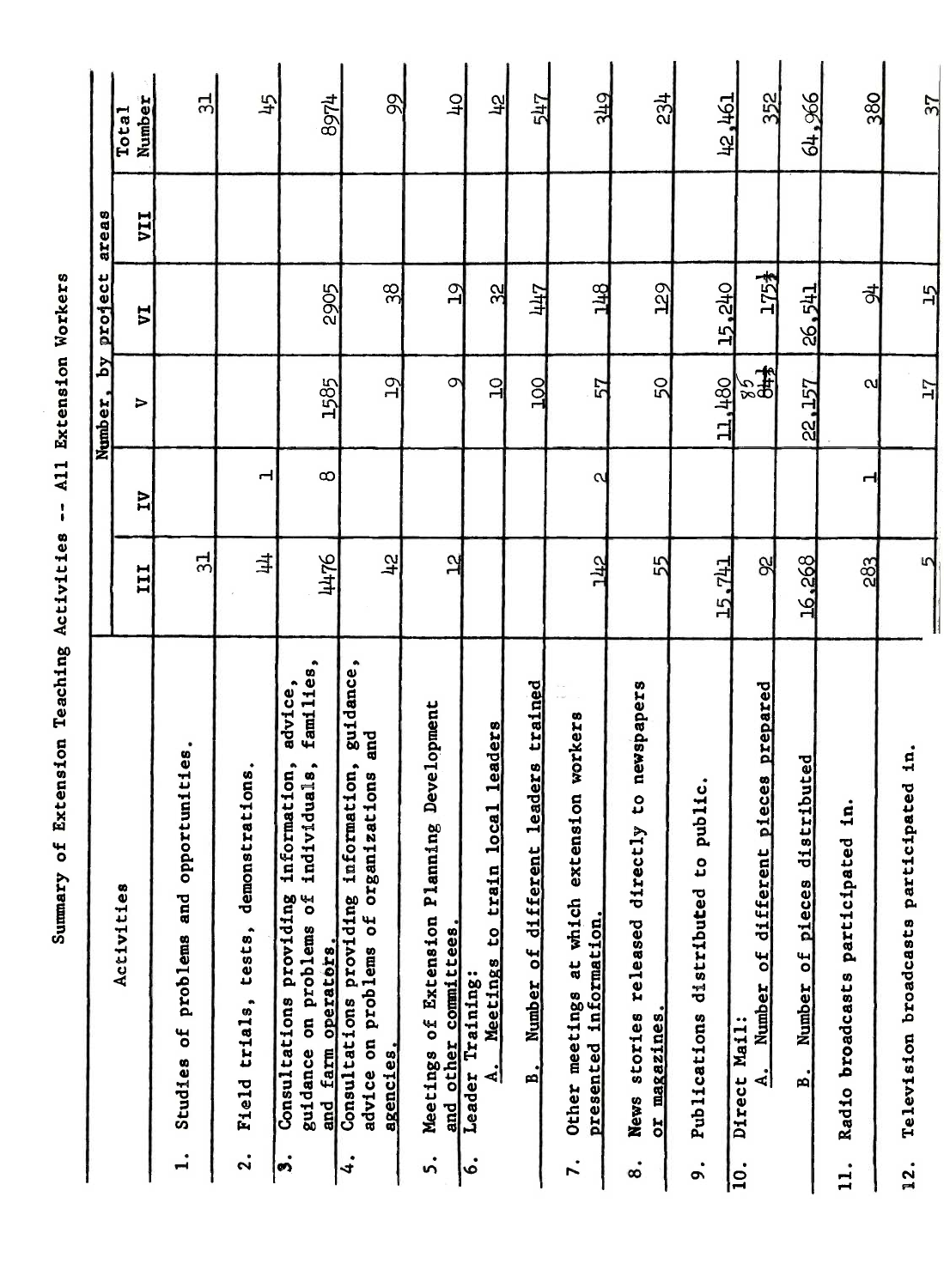Interpretations -- Summary of Extension Teaching Activities --All Extension Workers

Activities are to be reported by project areas as follows:

 $\tilde{\cdot}$ 

Project Area III - Agricultural Production, Management and  $P$ Natural Resource Development Project Area IV - Marketing and Utilization of Farm Products

 $\blacksquare$  Home Economics Project Area V Project Area VI - 4-H Youth Development

Project Area VII - Resource Development and Public Affairs

- Report number in appropriate project area column. Do not report more than one individual state in the more individual state on the more individual state on the more in the more in<br>The more in the more in the more in the more in the more in the more in the more in the more in the more in th project area columm.  $\ddot{ }$
- $4.1.1.1.1$  Include all individual staff efforts that provide advice, guidance advice, guidance advice, guidance advice, guidance advice, guidance advice, guidance advice, guidance advice, guidance advice, guidance advice and information to organization to organizations and public and public and private. In the public and private. pilate project area.<br>staff are involved follow rule on Number 1 above.  $\ddot{2}$ .
	- DITICE VISILS, OILLUE Cairs and controlled contribute or farms report accompany agents on field visits to individual homes or farms report Include all individual staff efforts to provide individuals with only once. Report number in appropriate project area column.  $\ddot{ }$
- and information to organizations and agencies both public and private.<br>Report number in appropriate project area column. Do not report more Include all individual staff efforts that provide advice, guidance Report number in appropriate project area.<br>than once if more than one individual staff member is involved.  $\ddot{ }$
- $\sum_{i=1}^{n}$  and  $\sum_{i=1}^{n}$  are  $\sum_{i=1}^{n}$ project a column area columns area columns area columns area columns area columns area columns area columns a<br>Second area columns area columns area columns area columns area columns area columns area columns area columns
	-
- accompany agents on field visits to individual homes or farms report
- $\vec{P}$  -- Summary of Extension Teaching  $\vec{P}$  -- Summary of  $\vec{P}$  -- Summary of  $\vec{P}$  $\begin{matrix} \mathbf{e} & \mathbf{e} & \mathbf{e} \\ \mathbf{e} & \mathbf{e} & \mathbf{e} \end{matrix}$ ocher<br>teaching techniques used to determine a professor<br>does of the more important more important to report to reach extension<br>and the more in the more to get a total picture of the more to get a total picture<br>e staff memb  $\frac{1}{2}$  extension workers of  $\frac{1}{2}$  in the efficiency of  $\frac{1}{2}$  in the efficiency of  $\frac{1}{2}$  in the efficiency of  $\frac{1}{2}$  in the effective of  $\frac{1}{2}$  in the effective of  $\frac{1}{2}$  in the effective of  $\frac{1}{2$ Active areas areas areas areas and the project and the project and the project areas and the project areas and<br>The project areas as follows: and the project areas and the project areas and the project areas areas and the stories prepared by local leaders should not be reported. The State<br>office should report stories released directly to news outlets but<br>not stories prepared for release through county offices. Agricultural Prince Development and Natural Resource Development and Natural Resource Development and Natural <br>
Natural Resource Development and Natural Resource Development and Natural Resource Development and Natural Re<br> Project Area IV - Marketing and Utilization of Project Area IV - Marketing and U Project Area Studies Constants Project Area VI - 4-H Youth Development Project Area VII - Resource Development and Public Affairs - Public Affairs - Public Affairs - Public Affairs<br>Project Affairs - Public Affairs - Public Affairs - Public Affairs - Public Affairs - Public Affairs - Public 1. Include 1. Include 1. Include 1. Include 1. Include 1. Include 1. Include 1. Include 1. Include 1. Include 1<br>The surveys made in the include in the include 1. Include 1. Include 1. Include 1. Include 1. Include 1. Inclu  $\frac{1}{2}$  in identify  $\frac{1}{2}$  in  $\frac{1}{2}$  in  $\frac{1}{2}$  in  $\frac{1}{2}$  in  $\frac{1}{2}$  in  $\frac{1}{2}$  in  $\frac{1}{2}$  in  $\frac{1}{2}$  in  $\frac{1}{2}$  in  $\frac{1}{2}$  in  $\frac{1}{2}$  in  $\frac{1}{2}$  in  $\frac{1}{2}$  in  $\frac{1}{2}$  in  $\frac{1}{2}$  in  $\frac{$ opportunities for the extension work. If the state of State members of State members of State members of State<br>The State members of State members of State members of State members of State members of State members of Stat  $\frac{1}{2}$ or county stated in the same study of study or survey of  $\frac{1}{2}$  and  $\frac{1}{2}$  . person having the responsibility for the activity for the activity for the activity of the activity of the act<br>The activity showld report it. The activity showld report it. It is a showld report in the activity of the act<br> When the should be detailed be decided which one of the decided which one of the should be defined which one o<br>The decided which one of the decided which one of the should be decided which one of the shock of the shock of<br> will report of the special studies surveys in a propriety in a propriety of surveys in a propriety of the survey of the survey of the survey of the survey of the survey of the survey of the survey of the survey of the surv zert number of the field trials, the field trials, the field of the result of the result of the result of the r<br>The sultant of the substantial of the result of the result of the result of the results of the results of the primate provided area columns of two or more many of the second that the second of the second the second the s<br>Simulation of the columns of the second that the second the second the second terms of the second terms of the<br> staff are in the search and the search in the search in the search in the search in the search in the search i 3. Include all individual staff efforts to provide individuals with guidance, advice and information, i.e., farm, home and other out-of-

only once. Report number in appropriate project area columns in appropriate project area columns in appropriate project area columns in appropriate project area columns in appropriate project area columns in appropriate p

- sion work. Include such materials prepared in the county office as<br>well as those of State and Federal origin. Commercial publications<br>are not to be counted unless they are recommended by the State office. office viSits, office calls and telephone calls. Where specialists
	-
- 
- ou .... program ... ...... .... announcers or writers and used<br>Information given to station announcers or writers and used as the basis for a broadcast is also to be reported. tion.
- lOa. Include commodity letters, newsletters, postcards, self-mailers, envelOb. Report total number of pieces mailed.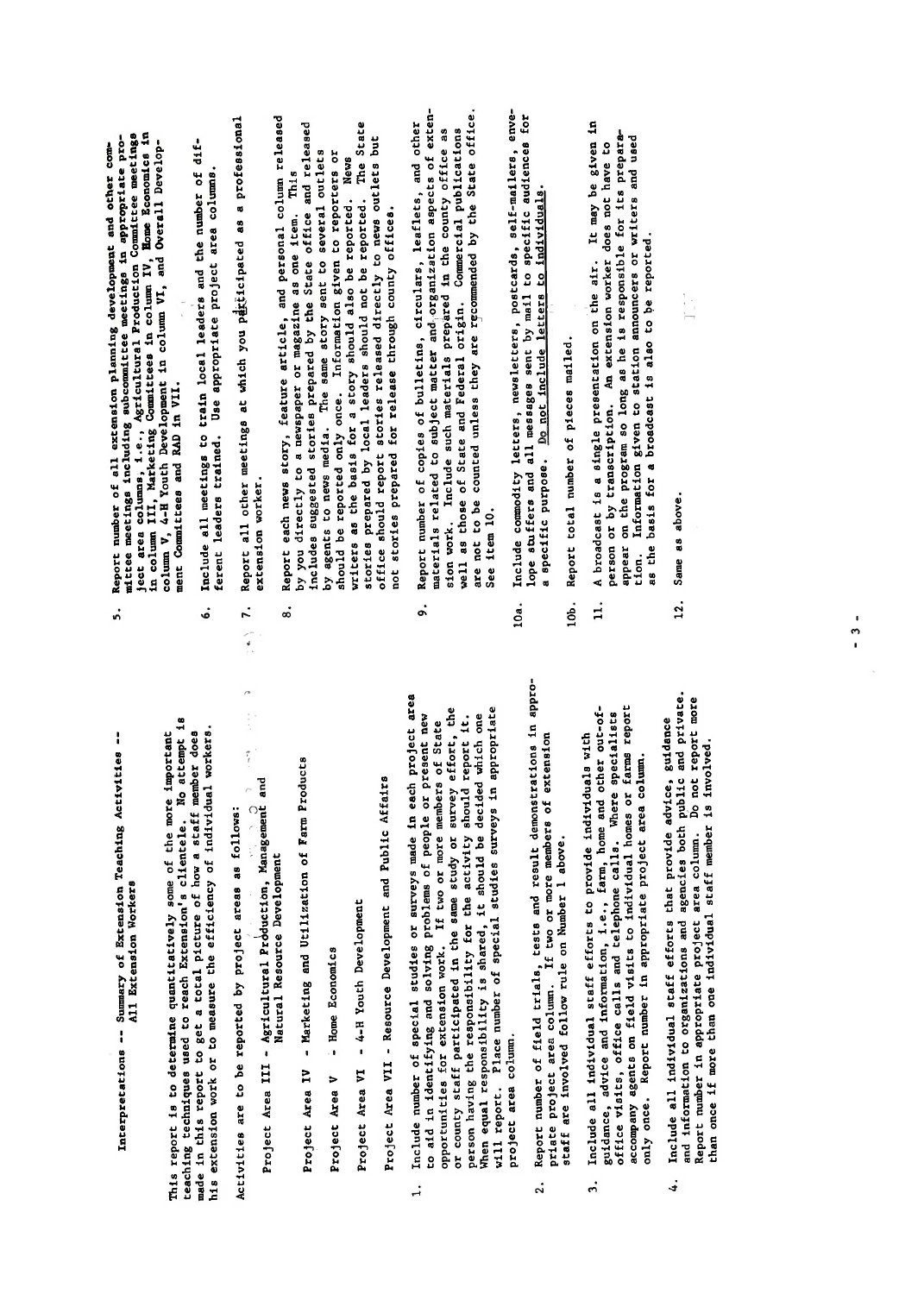| Days       | with adults and/or youth<br>to work<br>devoted                             |
|------------|----------------------------------------------------------------------------|
| County and | State staff                                                                |
|            |                                                                            |
|            |                                                                            |
|            |                                                                            |
|            |                                                                            |
|            |                                                                            |
|            |                                                                            |
|            |                                                                            |
|            |                                                                            |
|            |                                                                            |
|            |                                                                            |
|            |                                                                            |
|            |                                                                            |
|            |                                                                            |
|            | area staff<br>22<br>278<br>69<br>30<br>91/1<br>ਨ੍ਹ<br>103<br>Ŋ<br>837<br>3 |

 $\frac{1}{2}$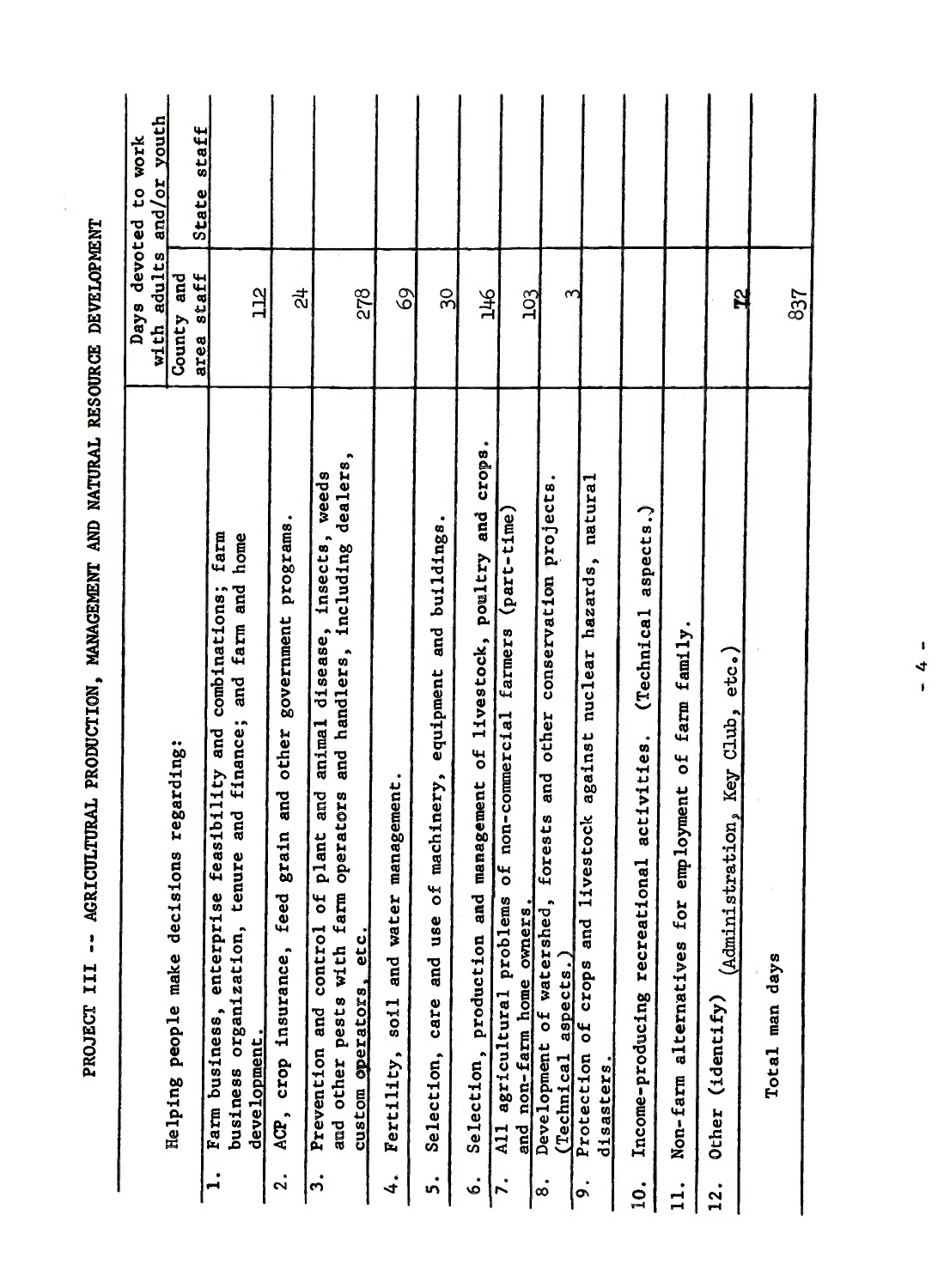Instructions for Project III -- Agricultural Production, Management and Natural Resource Development gested lime and fertilizer treatment, solutions to solutions to solutions to solutions to solutions to solutions to solutions to solutions to solutions to solutions to solutions to solutions to solutions to solutions to so  $\mathbb{E}_{\mathbf{z}}$  is drainable and evaluation of water quality, etc. It is a set of water  $\mathbb{E}_{\mathbf{z}}$ All time devoted to work with adults and/or youth, including travel, should<br>be reported to the nearest whole day for each item listed. All Extension<br>staff members, both county and State, should report their extension tent<br>

- $\frac{1}{2}$ s include time used to provide information on ways to improve the  $\frac{1}{2}$ physical condition of social conditions of the studies of the straight of the straight of the straight of the plastic des crops, manures, manures, crops, crops, crops, crops, crops, crops, crops, crops, crops, crops, cro minimum tillage, vertical mulching, crop rotations, and summer fallowing. (Work of the type with rural and urban non-this type with rural and urban the urban non-this type with th<br>This type with rural and urban non-this type with the urban of the urban non-this type with the urban non-this home development work.  $\ddot{ }$ 
	- encourage conservation and provide insurance protection.  $2.$
- $\ddot{ }$
- farm activities as <sup>a</sup> means of improving family income, personal satisfactions and community welfare. explaining the use of soil and plant tissue testing, working out sug-Include all time devoted to such items as explaining use of soil sur- $12.7 \div 12.7 \div 12.7$  state time spent on all other aspects of all other aspects of all other aspects of all other aspects of a veys as they relate to soil productivity and adaptation of soil and<br>crop production, developing materials and guides, demonstrating and  $\frac{1}{2}$  in this project area not included in the above items. lems, drainage, irrigation and evaluation of water quality, etc.  $\sum_{i=1}^{n} \frac{1}{i!} \frac{1}{i!} \frac{1}{i!} \frac{1}{i!} \frac{1}{i!} \frac{1}{i!} \frac{1}{i!} \frac{1}{i!} \frac{1}{i!} \frac{1}{i!} \frac{1}{i!} \frac{1}{i!} \frac{1}{i!} \frac{1}{i!} \frac{1}{i!} \frac{1}{i!} \frac{1}{i!} \frac{1}{i!} \frac{1}{i!} \frac{1}{i!} \frac{1}{i!} \frac{1}{i!} \frac{1}{i!} \frac{1}{i!} \frac{1}{i!} \frac{1}{i!} \frac$  $\ddotsc$  , which as administration, information, information, information, information, information, information server,  $\ddotsc$  $\mathbf{v}$  can be allocated to the above items. reported in item 7.)  $\ddot{ }$
- Instructions for Project III --Agricultural Production, Management and home development work.
	-
	- to be reported in the property of the property of the property of the property of the property of the property<br>The property of the property of the property of the property of the property of the property of the property o<br>
- Natural Resource Development All time devoted to work with a should be reported to the nearest whole day is a should be reported to the nearest whole day is a should be reported to the nearest whole day is a should be reported to the nearest whole day state members, both county and States, showld report the support of Project III project its county of Project I<br>devoted to the support of Project III project III project III project III project III project III project its<br> fin the report of the report of the report. only the days devoted to extension work. Department chairmen who are part-time extension should report their extenSion time under appropriate items. 1. Include the spent of a spent of the income potential factor of the income potential factor of the income po<br>The income potential factor of the income potential factor of the income potential factor of the income potent tial of farmer of farmer of farmer of farmer of farmer of farmer of farmer of farmer of farmer of farmer of fa new sources of income income in the such as a such as a such as a such as a such as a such as a such as a such<br>The such aspects of farming such as a such as a such as a such as a such as a such as a such as a such as a su the use of "outlook" in making the use of the search and in making farmers of the search of the search of the s decisions; keeping, summarizing and using the summarizing and using farm records; and using farm records; a su obtaining and using credit and capital resources for operations and contract the capital resources for operati farm business; various various various various various various various various various various various various<br>Various various various various various various various various various various various various various variou leasing and contractual arrangements; location and approximate farms and approximate farms farms and approxima for rental or purchase; farm labor and efficient work methods; assistance with income tax and tax and aspects of farming; on-farming; on-farming; on-farming; on-farming; on-farmin decisions; development of overall plans of the both short- and long-running of the both short- and long-runnin for the total farm business; and the manage.ner.t aspects of farm and 2. Include time devoted to assisting the development of a unit of an understanding of the second of the second<br>Personalize the people of a unit of the second of the second of the second of the second of the second of the the provisions of government programs and the alternatives and the alternatives and the alternatives and the a to the manual government produces and all government produces and all government products and all government p tion of agricultural commodities, affect use of agricultural lands, encourage conservation and provide insurance insurance provide insurance provide insurance provide in the prot 3. Include time spent in the spent in the spent in the spent in the spent in the plant of plants in the plants and and and parasites and parasites, insects, weeds and other pests on personal personal personal and other pe farms. Also include time spent on spent on safe use of personal of personal or personal other persons and othe<br>The spent of persons and other persons and other persons and other persons and other persons are persons and o agricultural chemicals and on organized pest and disease era and disease era and disease era and disease era d programs. (Work of this type with rural and urban non-
- 4. Include all time devoted to such items as explaining use of soil surveys as they relate to soil productivity and adaptation of soil and
- 
- of non-farm employment, participation with farm families and local<br>groups in creating new sources of non-farm income, and encouraging farm families to consider their alternatives between farm and non- $\vec{a}$
- 5. Include all time devoted to obtaining information, planning, preparing  $\widetilde{\mathbf{a}}$  and  $\widetilde{\mathbf{a}}$  and  $\widetilde{\mathbf{a}}$  and  $\widetilde{\mathbf{a}}$  and  $\widetilde{\mathbf{a}}$  and  $\widetilde{\mathbf{a}}$  and  $\widetilde{\mathbf{a}}$  and  $\widetilde{\mathbf{a}}$  and  $\widetilde{\mathbf{a}}$  and  $\widetilde{\mathbf{a}}$  and  $\widetilde{\mathbf{a}}$  and  $\widetilde{\mathbf{a}}$  and  $\widetilde{\mathbf{a}}$  and  $s$ subjects pertaining to the selection, design, plans, adjustment, perf- $\begin{array}{cc} \mathbf{r} & \mathbf{r} & \mathbf{r} \\ \mathbf{r} & \mathbf{r} & \mathbf{r} \\ \mathbf{r} & \mathbf{r} & \mathbf{r} \end{array}$  $\begin{array}{c}\n\circ \mathbf{c} \\
\circ \mathbf{c} \\
\circ \mathbf{c}\n\end{array}$  $t^{\text{max}}$  $\begin{array}{c} \n\mathbf{5} \\
\mathbf{6} \\
\mathbf{7} \\
\mathbf{8}\n\end{array}$ marketing) of all commercial crops, including horticultural crops, including horticultural crops, including ho<br>
all crops, including horticultural crops, including horticultural crops, including horticultural crops, includ livestock and livestock products, dairy and poultry.  $\frac{3}{2}$  beneficial farmers and other rules and other rules and other rules and other rules and other rules and other rules and other rules and other rules and other rules and other rules and other rules and other rules  $\Xi$  home of insection, use of insection, use of insection, use of  $\Xi$  $t = \frac{1}{2}$  $\overline{C}$  greens  $\overline{C}$  centres, caretakers of cemeteries,  $\overline{C}$  $\overline{a}$  on vegetative cover  $\overline{a}$  $\mathbb{R}^3$  include all time spent on conservation problems on conservation problems  $\mathbb{R}^3$  in  $\mathbb{R}^3$  $\frac{1}{2}$  range and  $\frac{1}{2}$  range and residue management, and residue management, and residue management, and residue management, and residue management, and residue management, and residue management, and residue manag practices done primarily for the purpose of conserving soil and water of watersheds. Also report here wildlife conservation including wild- $\frac{a}{b}$  and  $\frac{a}{b}$  and  $\frac{a}{c}$ product production work done with producers. -(Do not include work  $r = r$  and  $r = r$  and  $r = r$  and 7 above.  $\frac{9}{2}$  and  $\frac{9}{2}$  and  $\frac{9}{2}$  and  $\frac{9}{2}$  and  $\frac{9}{2}$  and  $\frac{9}{2}$  and  $\frac{9}{2}$  and  $\frac{9}{2}$  and  $\frac{9}{2}$  and  $\frac{9}{2}$  and  $\frac{9}{2}$  and  $\frac{9}{2}$  and  $\frac{9}{2}$  and  $\frac{9}{2}$  and  $\frac{9}{2}$  and  $\frac{9}{2}$  a  $t_{\rm c}$  and  $t_{\rm c}$  from nuclear-hazards, floods, tor- $\frac{d}{dx}$  and  $\frac{d}{dx}$  other natural hazards. Rural civil  $\frac{d}{dx}$  or  $\frac{d}{dx}$  or  $\frac{d}{dx}$  or  $\frac{d}{dx}$  or  $\frac{d}{dx}$  $\sum_{i=1}^{n}$  define to protecting crops and livestock from  $\sum_{i=1}^{n}$  $\mathbf{F}$  radiation should be reported here. Other farm safety works works are  $\mathbf{F}$ should be reported under appropriate items above.  $10.06$  all time spent on  $9.04$  in evaluation work in evaluation  $9.04$  in evaluation  $9.04$  in evaluation  $9.04$  in evaluation  $9.04$  in evaluation  $9.04$  in evaluation  $9.04$  in the spent of  $9.04$  in the spent of  $9.0$  $\ddot{a}$  resources for income-producing recreation enterprises such as  $\ddot{b}$  $\bm{a}$  for a farm vacation business, seeding a farm vacation business, seeding  $\bm{a}$  $r_{\rm eff}$  for a fee finite point area, and are all  $r_{\rm eff}$ **បើ**ត្តដូច  $11.$  Include time spent on discussing the possibilities of various sources of various sources of various sources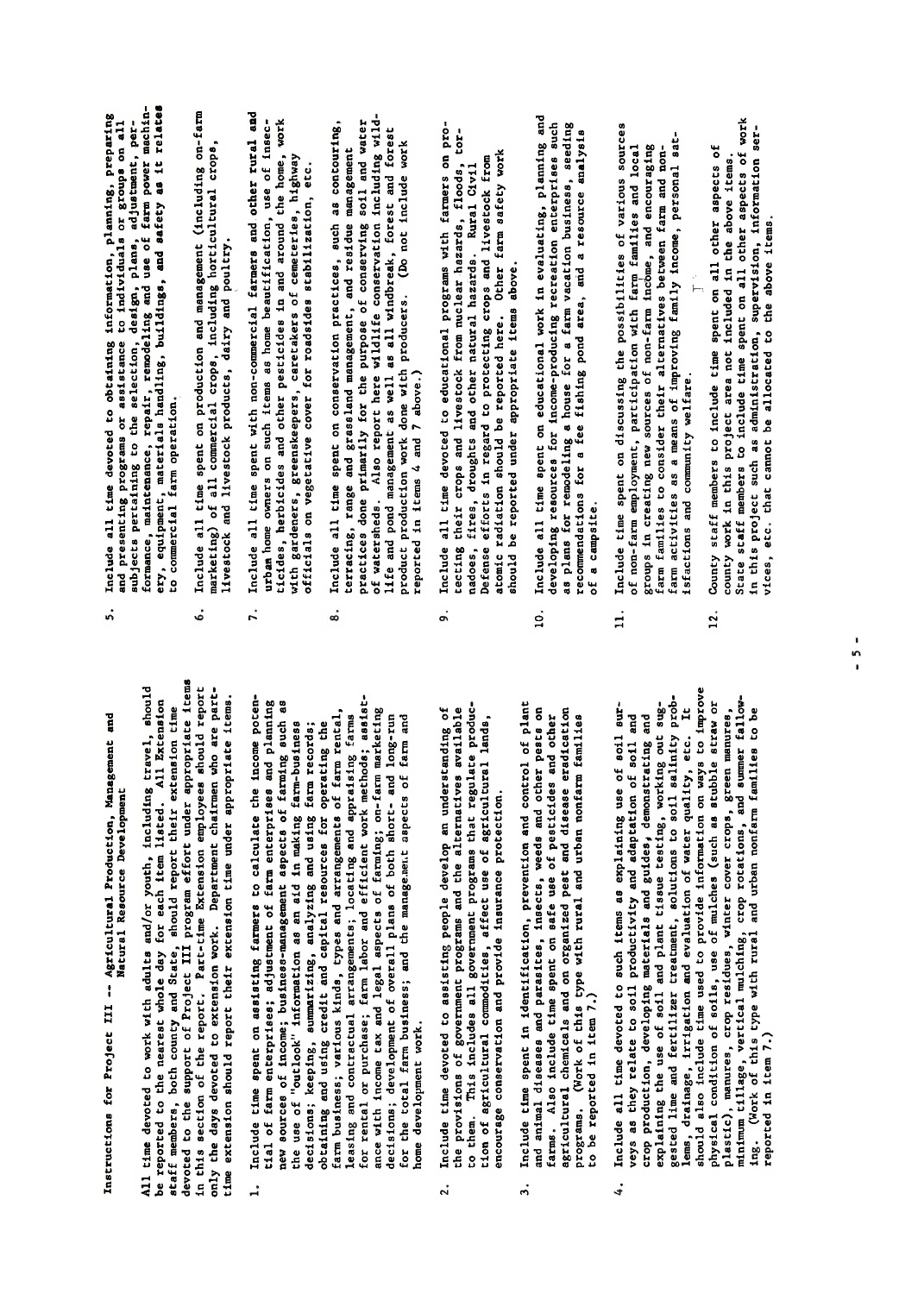|                       | סבישנים במנה במנה במשפט ה                                                                                                      |                          |                                      |
|-----------------------|--------------------------------------------------------------------------------------------------------------------------------|--------------------------|--------------------------------------|
|                       |                                                                                                                                | with adults              | and/or youth<br>Days devoted to work |
|                       | Helping people make decisions regarding:                                                                                       | area staff<br>County and | State Staff                          |
| $\ddot{ }$            | market.<br>What, when, where, how to                                                                                           | ᅻ                        |                                      |
| $\ddot{\mathbf{2}}$ . | products.<br>Grading, packing, storing                                                                                         | d                        |                                      |
| ິ່                    | and use of organizations and facilities for<br>effective buying, processing and marketing.<br>Understanding, development       | $\alpha$                 |                                      |
| $\ddot{ }$            | ocessing, marketing and supply firms.<br>Improving efficiency of pr                                                            | 5                        |                                      |
| 5.                    | regulations and services.<br>Understanding marketing orders,                                                                   | $\alpha$                 |                                      |
| $\dot{\circ}$         | Purchase of agricultural products at retail considering supply,<br>services and related factors.<br>price, quantity, marketing | 5                        |                                      |
|                       | agricultural products throughout<br>Maintaining quality of<br>marketing.                                                       |                          |                                      |
| $\dot{\infty}$        | Other (specify)                                                                                                                |                          |                                      |
|                       | Total man-days                                                                                                                 | 29                       |                                      |

PROJECT IV -- MARKETING AND UTILIZATION OF FARM PRODUCTS

ŀ.  $\circ$  $\mathbf{r}$ 

 $\bar{\alpha}$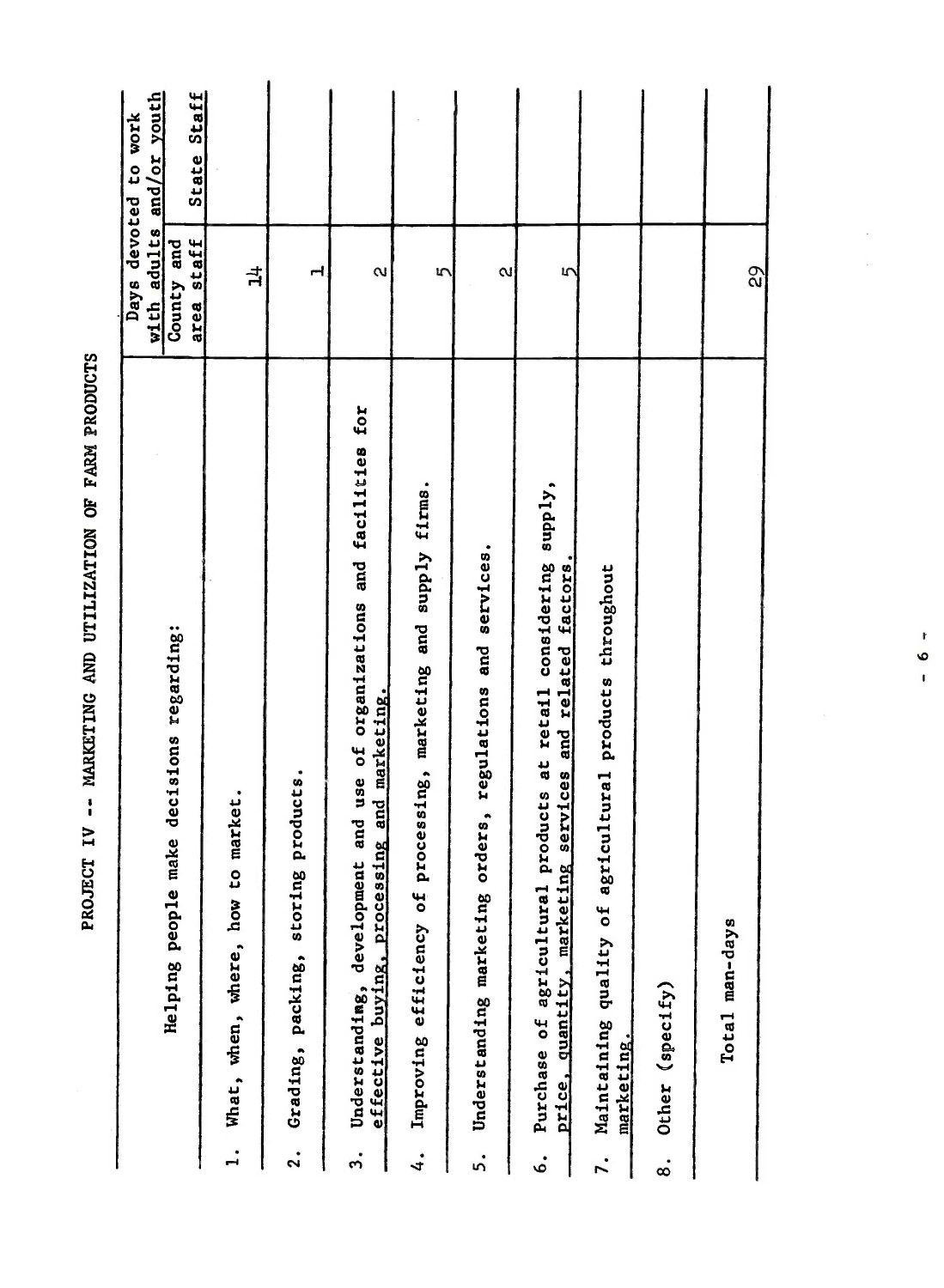Instructions for Project IV -- Marketing and Utilization of Farm Products

All time devoted to work with adults and/or youth, including travel, should be reported to the nearest muore eay ror caen riem received to the support of Project IV program effort under appropriate items in<br>their extension time devoted to the support of Project IV program effort under appropriate items in whole day for each item listed. All Extension staff members, both county and State, should report this section of the report.

Instructions for Project IV -- Marketing and Utilization of Farm Products  $A$  time devoted to world to world be report. In the nearest  $\frac{1}{2}$  with a nearest  $\frac{1}{2}$  with a nearest  $\frac{1}{2}$  with  $\frac{1}{2}$  with  $\frac{1}{2}$  with  $\frac{1}{2}$  with  $\frac{1}{2}$  with  $\frac{1}{2}$  with  $\frac{1}{2}$  with  $\frac{1$  $\mathbb{R}$  is defined as  $\mathbb{R}$  and  $\mathbb{R}$  or each county and States; should report and States; should report and States; should report and States; should report and States; should report and States; should report and S  $\frac{1}{2}$  by  $\frac{1}{2}$  by  $\frac{1}{2}$  by  $\frac{1}{2}$  by  $\frac{1}{2}$  by  $\frac{1}{2}$  by  $\frac{1}{2}$  by  $\frac{1}{2}$  by  $\frac{1}{2}$  by  $\frac{1}{2}$  by  $\frac{1}{2}$  by  $\frac{1}{2}$  by  $\frac{1}{2}$  by  $\frac{1}{2}$  by  $\frac{1}{2}$  by  $\frac{1}{2}$  by  $\frac{1}{2}$  by the report of the report of the report of the report of the report of the report of the report of the report o<br>The report of the report of the report of the report of the report of the report of the report of the report o<br>  $M_{\rm H}$  and  $M_{\rm H}$  includes the services and activities connected with changing the form of  $M_{\rm H}$  and  $M_{\rm H}$  and  $M_{\rm H}$  and  $M_{\rm H}$  and  $M_{\rm H}$  and  $M_{\rm H}$  are  $M_{\rm H}$  and  $M_{\rm H}$  and  $M_{\rm H}$  and  $M_{\rm H}$  goods and moving them from producer to consumer. It is included to consider the economic and technical constant<br>It is included the economic and technical constants the economic and technical constants the economic and tech  $\begin{bmatrix} a_1 & a_2 & a_3 \\ a_2 & a_3 & a_4 \end{bmatrix}$  and distribution of a gricultural products, and of a supplies and of a supplies and of a supplies and of a supplies and of a supplies and of a supplies and of a supplies and of a supp services. It is included as inspections as inspections as inspection and grading, transportation, storage, pri<br>Services as inspections and grading, pricing, pricing, pricing, pricing, pricing, pricing, pricing, pricing, p financing, risk-bearing, development of new and improved products and processes, adv�rtising and promotion. These functions may be performed by various interests including individual farmers, bargaining and handling cooperatives, assemblers, processors, brokers, wholesalers, retailers and consumers.  $\begin{array}{ccc} \texttt{0} & \texttt{0} & \texttt{0} & \texttt{0} & \texttt{0} & \texttt{0} & \texttt{0} & \texttt{0} & \texttt{0} & \texttt{0} & \texttt{0} & \texttt{0} & \texttt{0} & \texttt{0} & \texttt{0} & \texttt{0} & \texttt{0} & \texttt{0} & \texttt{0} & \texttt{0} & \texttt{0} & \texttt{0} & \texttt{0} & \texttt{0} & \texttt{0} & \texttt{0} & \texttt{0} & \texttt{0} & \texttt{0} & \texttt{0} & \texttt$ Item 7. Include time devoted to such work as the prevention of market diseases of jruits and vege- $\begin{array}{ccc} \text{tational} & \text{tational} & \text{tational} \\ \text{tational} & \text{tational} & \text{tational} \\ \text{tational} & \text{tational} & \text{tational} \\ \text{tational} & \text{tational} & \text{tational} \\ \text{tational} & \text{tational} & \text{tational} \\ \text{tational} & \text{tational} & \text{tational} \\ \text{tational} & \text{tational} & \text{tational} \\ \text{tational} & \text{tational} & \text{tational} \\ \text{tational} & \text{tational} & \text{tational} \\ \text{tational} & \text{tational} & \text{tational} \\ \text{$ fibers, and to the prevention of losses from damage and deterioration to animals and animal products during marketing marketing market in den som med andere med andere med andere med andere med andere med andere<br>En der med andere med andere med andere med andere med andere med andere med andere med andere med andere med Item 8. County staff members to include time spent on all other aspects of county work in this project area not included in the above items. State staff members to include time spent on all other aspects of work in this project such as administration, supervision, information ser�ices', etc. that canoted to the above items. motion.

Items 1 through 6 are self-explanatory.

during marketing.

ject area not included in the above items. cannot be allocated to the above items.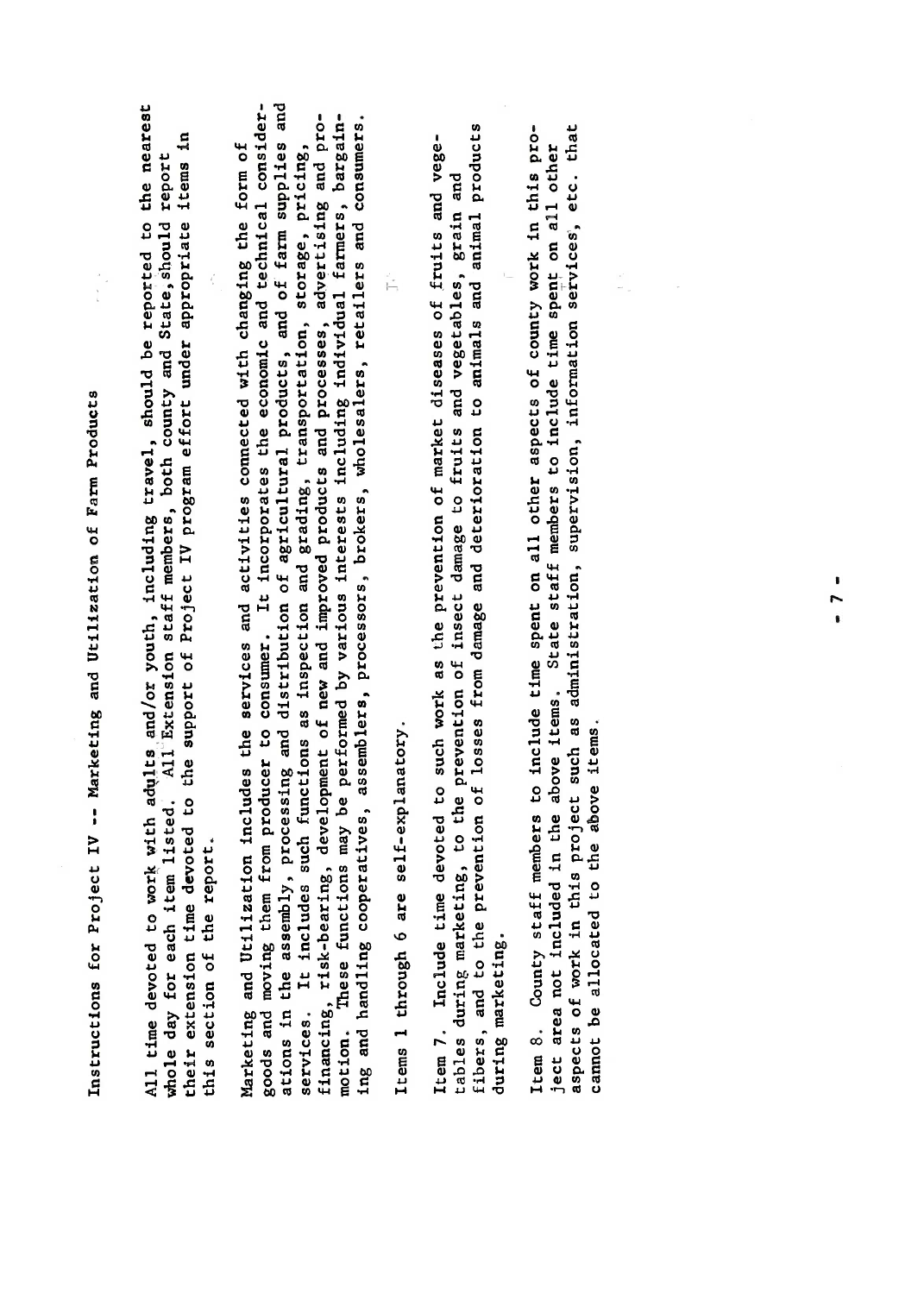|                   |                                                                                                                   |                          | Days devoted to work |
|-------------------|-------------------------------------------------------------------------------------------------------------------|--------------------------|----------------------|
|                   |                                                                                                                   | with adults              | and/or youth         |
|                   | Helping people make decisions regarding:                                                                          | area staff<br>County and | State staff          |
| ٠<br>ы            | Foods and nutrition.                                                                                              | 22                       |                      |
| $\bullet$<br>2    | ٠<br>Clothing and textiles                                                                                        | 친                        |                      |
| ຕໍ                | Housing, including household equipment.                                                                           | 17                       |                      |
| $\ddot{4}$        | f household furnishings.<br>Selection, care and use of                                                            | ٣                        |                      |
| ທ່                | development.<br>Human relations and child                                                                         | 58                       |                      |
| Ġ.                | sales or family-<br>Home industry -- establishment of production,<br>centered business                            | 白                        |                      |
| 7.                | and<br>family economics, management<br>energy<br>time, money and<br>Home management (includes<br>efficient use of | 52                       |                      |
| $\ddot{\text{8}}$ | reparedness."<br>Civil defense $-$ "Family P                                                                      | ᠬ                        |                      |
| o.                | safety.<br>$\ddot{\mathbf{s}}$ ,<br>Health and physical fitnes                                                    | 25                       |                      |
| $\dot{q}$         | (Homemaker Clubs)<br>Other (identify).                                                                            | 丰                        |                      |
|                   | Total man days                                                                                                    | 367                      |                      |
|                   |                                                                                                                   |                          |                      |

 $\begin{array}{c} \rule{0.2cm}{0.15mm} \end{array}$  $\infty$  $\mathbf{I}$ 

l,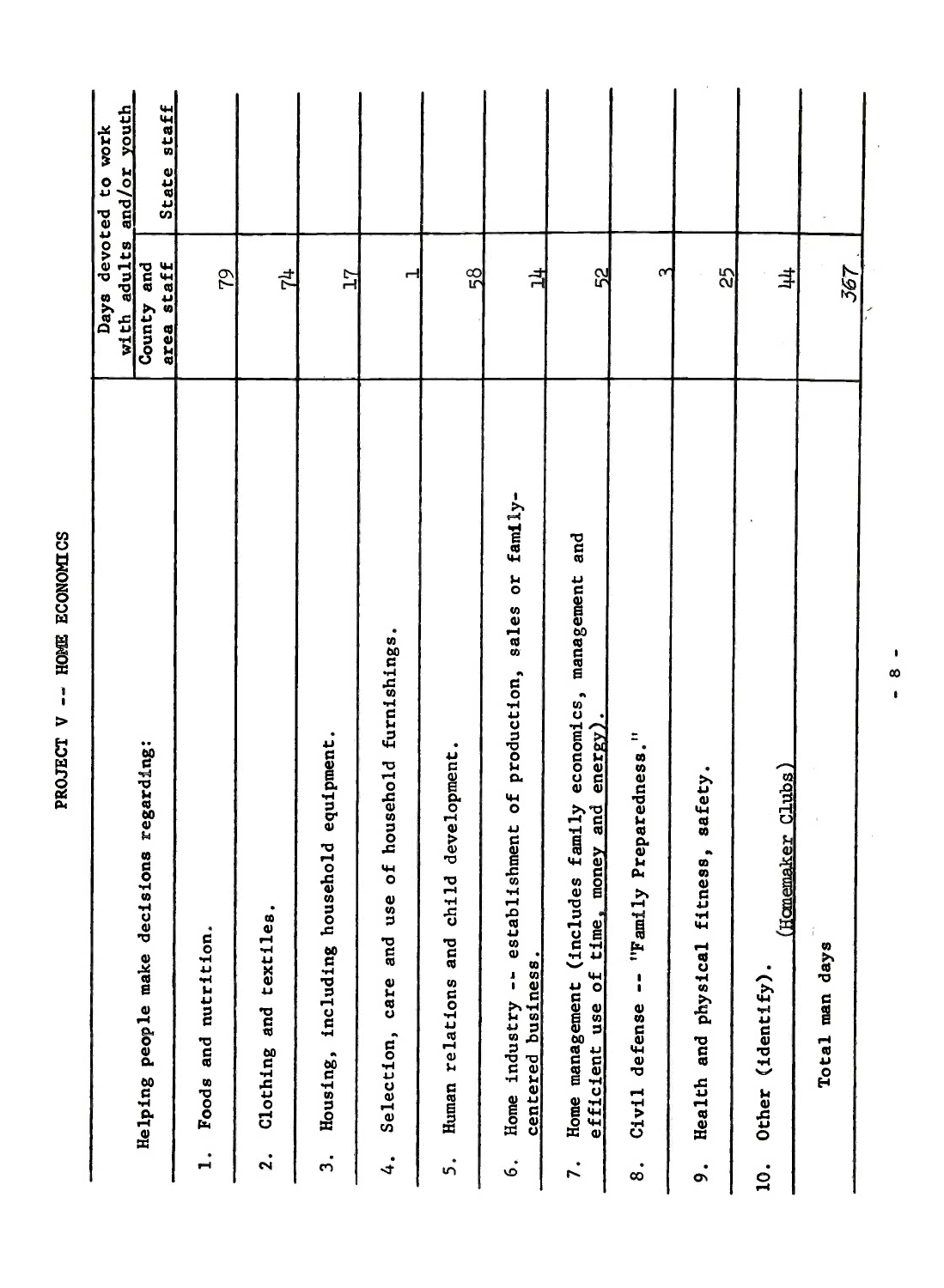## Instructions for Project V -- Home Economics

All time devoted to work with adults and/or youth, including travel,<br>should be reported to the mearest whole day for each item listed. All<br>extension staff members, both county-and State, should report their<br>extension time appropriate items in this section of the report.

economics under the appropriate items enumerated.

 $\begin{array}{ccc} \text{I.} & \text{I.} & \text{I.} & \text{I.} & \text{I.} & \text{I.} & \text{I.} & \text{I.} & \text{I.} & \text{I.} & \text{I.} & \text{I.} & \text{I.} & \text{I.} & \text{I.} & \text{I.} & \text{I.} & \text{I.} & \text{I.} & \text{I.} & \text{I.} & \text{I.} & \text{I.} & \text{I.} & \text{I.} & \text{I.} & \text{I.} & \text{I.} & \text{I.} & \text{I.} & \text{$  $\overline{\mathbf{r}}$  are connected in connection with  $\overline{\mathbf{r}}$  in connection with enterprise,  $\overline{\mathbf{r}}$  in connection with  $\overline{\mathbf{r}}$ control, diets for special needs.  $\frac{1}{2}$ 

and reconditioning of home furnishings; furniture arrangement and

 $\frac{1}{\frac{1}{2}}$ 

- education.  $\overline{2}$
- child development and parent education; personality development, etc. hold equipment.  $\ddot{ }$
- and reconditioning of home furnishings; furniture arrangement and<br>use of accessories; color schemes and wall finishes; and floor finishes.  $\ddot{4}$
- child development and parent education; personality development, etc. Include all time spent on human relations and development, such as 5.
- ards, locating markets, record-keeping in connection with enterprise, Include time spent on selecting items to be produced, setting standteaching needed skills, etc. ė.
- $\begin{bmatrix} 1 & 1 & 1 \\ 1 & 1 & 1 \end{bmatrix}$   $\begin{bmatrix} 1 & 1 & 1 \\ 1 & 1 & 1 \end{bmatrix}$   $\begin{bmatrix} 1 & 1 & 1 \\ 1 & 1 & 1 \end{bmatrix}$  $A \subset B$  devoted to work with a unit and on youth and  $A \subset B$  with a second travel, including travel, including travel, including travel, including travel, including travel, including travel, including travel, including trav showld be reported to the total to the second to the contract who it is a contract when the contract who it is<br>All the second in the contract who is a contract of the contract of the contract of the contract of the contra Extension staff members, both county states and States in the State of the States of the States of the States extension time devoted to the support of  $\frac{1}{2}$  project v project v project v project v project v project v project v project v project v project v project v project v project v project v project v project v project v a **bedieve the report of the report** Consumer education work is an integral part of all phases of the season of the season of the season of the sea nomics education and in home reports and in home reported along with other with other with other with other wo<br>The discrete along with other with our with our with our contract of the second with the second with the second economics under the appropriate items enumerated. It is a sense of the appropriate items and appropriate items<br>In the approximation of the approximation of the approximation of the approximation of the approximation of th 2. Include all time spent on selection of the spent of the spent of the spent of the spent of the spent of the<br>2. Include a spent of the spent of the spent of the spent of the spent of the spent of the spent of the spent  $\frac{1}{2}$  and  $\frac{1}{2}$  and  $\frac{1}{2}$  and  $\frac{1}{2}$  and  $\frac{1}{2}$  and  $\frac{1}{2}$  and  $\frac{1}{2}$  and  $\frac{1}{2}$  and  $\frac{1}{2}$  and  $\frac{1}{2}$  and  $\frac{1}{2}$  and  $\frac{1}{2}$  and  $\frac{1}{2}$  and  $\frac{1}{2}$  and  $\frac{1}{2}$  and  $\frac{1}{2}$  a  $\frac{1}{2}$   $\frac{4}{3}$   $\frac{6}{3}$   $\frac{6}{2}$   $\frac{1}{2}$   $\frac{1}{2}$   $\frac{1}{2}$   $\frac{1}{2}$   $\frac{1}{2}$   $\frac{1}{2}$   $\frac{1}{2}$   $\frac{1}{2}$   $\frac{1}{2}$   $\frac{1}{2}$   $\frac{1}{2}$   $\frac{1}{2}$   $\frac{1}{2}$   $\frac{1}{2}$   $\frac{1}{2}$   $\frac{1}{2}$   $\frac{1}{2}$   $\frac{1}{2}$  three production and use of the spent of the spent of the spent of the spent of the spent of the spent of the <br>International production and use of the spent of the spent of the spent of the spent of the spent of the spent foods; all foods; all foods; all foods; and forms of foods; and forms of foods; and for freezing, and for free<br>In the freezing, and for freezing, dry-freezing, and for freezing, and for freezing, and for freezing and for ing, britis and selection and storage of fruits and root vegetables, and root vegetables, and root vegetables,<br>India storage of fruits and root vegetables, and root vegetables, and root vegetables, and root vegetables, an curing of meats, and making jamain selling jamain pickles; jamain selling jamain selling variation on and pick<br>Pickless; education on pickles; education on pickles; education on and pickless; education on and pickless; ed a sed preparation with the preparation with the use of the use of the use of the use of the use of the use of <br>A sed to be used to be used to be used to be used to be used to be used to be used to be used to be used to be illustrate or create and interest in good nutrition, or for such subjects as child food for the age for the age of the age of the age of the age of the age of the age of the age control, die teen verschieden verschieden verschieden verschieden verschieden verschieden verschieden verschie<br>Lieben 2. Include time spent .on selecting, buying; mending and care of cloth $i$  & and special language, dragger and special language of  $i$ se Lecz London and use. members, groots, groots, color, color, control . control . control . control . control . control . control . c<br>Insects to prevent damage . control . control . control . control . control . control . control . control . co to clothing; arrangement of sewing center, selection, use and care of sewing and present as well as well as well as construction of the construction of the construction of the c<br>Several construction of the construction of the construction of the construction of the construction of the co  $\ddotsc$ 3. Japan spent on selection on selection of the spent of the spent of the spent of the spent of the spent of t<br>Spent of the spent of the spent of the spent of the spent of the spent of the spent of the spent of the spent and construction storage space, planning community  $\sim$ 
	- (food stockpile, shelter furnishings and supplies, etc.).
- 
- Include time devoted to improvement of family health and sanitation<br>practices, such as garbage and waste disposal, screening and safe<br>water supply; first aid and home nursing; and educational work done<br>to encourage mediae 4. Include time spent on selection, use, construction, care, repair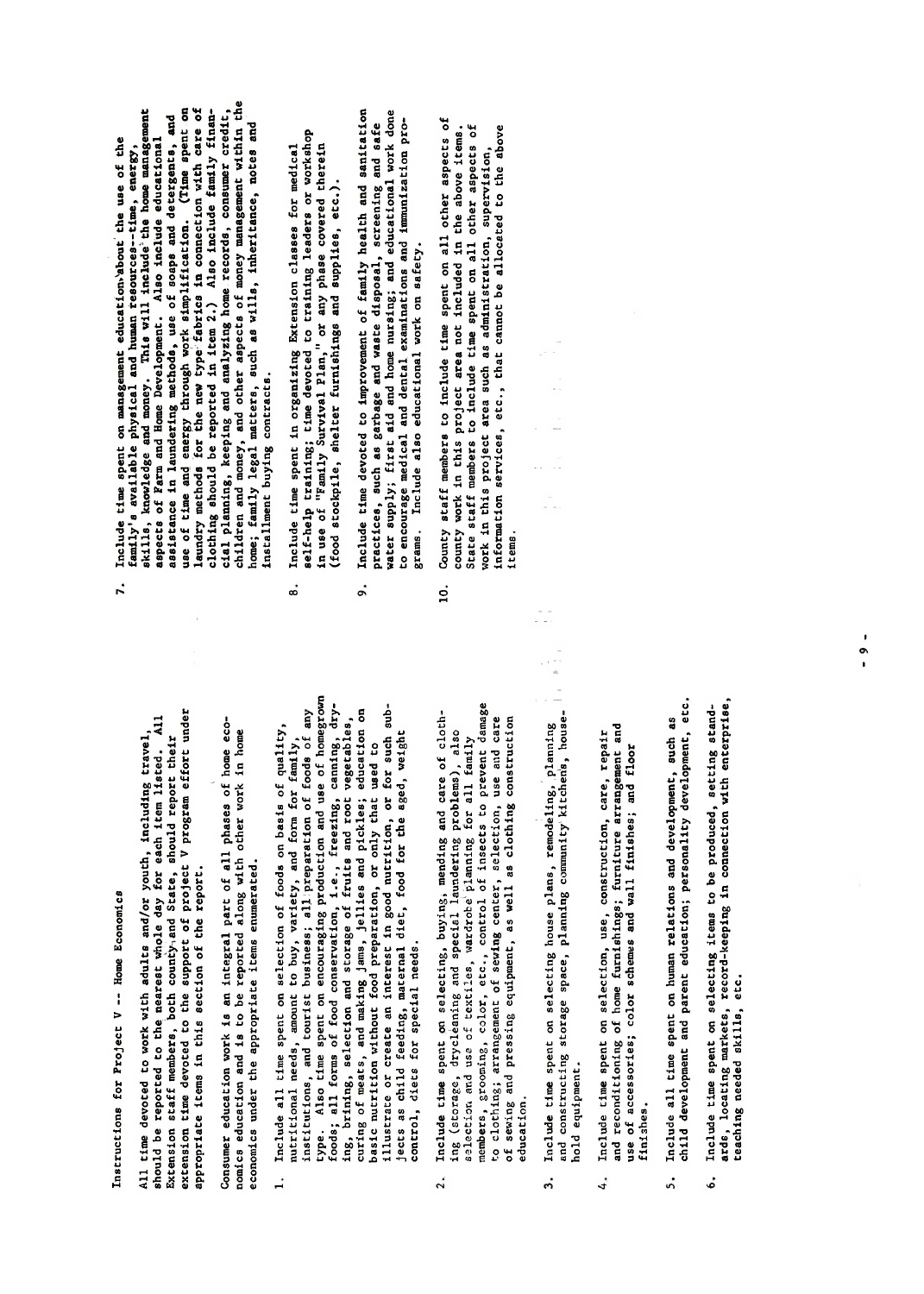## PROJECT VI -- 4-H - YOUTH DEVELOPMENT

| Clubs and groups: |  |
|-------------------|--|
|-------------------|--|

| ı. | Number of 4-H Clubs<br>а.                                             |                                       |                     | 24                 |
|----|-----------------------------------------------------------------------|---------------------------------------|---------------------|--------------------|
|    | Ъ.                                                                    | Number of 4-H special interest groups |                     | 6                  |
|    | c.                                                                    | Number of youth groups not 4-H        |                     | 8                  |
| 2. | 4-H members by age groups:                                            |                                       |                     |                    |
|    | 9 years of age                                                        | 125                                   | 15 years of age     | 41                 |
|    | 10 years of age                                                       | 157                                   | 16 years of age     | 44                 |
|    | 11 years of age                                                       | <u> 141 -</u>                         | 17 years of age     | 25                 |
|    | 12 years of age                                                       | <u> 121  </u>                         | 18 years of age     | 7.                 |
|    | 13 years of age                                                       | 119                                   | 19 years of age     | 0                  |
|    | 14 years of age                                                       | $\pm 85$                              |                     | (865)              |
| 3. | 4-H members by years in club work:                                    |                                       |                     |                    |
|    | 1st year                                                              | 411                                   | 4th year            | 68                 |
|    | 2nd year                                                              | 175                                   | 5th year            | 43                 |
|    | 3rd year                                                              | 122                                   | 6th year and above  | 46                 |
| 4. | 4-H members enrolled by place of residence:                           |                                       |                     | (865)              |
|    | Farm                                                                  | 185                                   | Urban               | 379                |
|    | Rural non-farm                                                        | 301                                   | Suburban            | Ω                  |
| 5. | Different:                                                            |                                       |                     | (865)              |
|    | а.                                                                    | 4-H members enrolled Boys 346         | $Girls$ 519         | Total 865          |
|    | Youth worked with<br>Ъ.<br>not enrolled in 4-H                        | Boys                                  | 60 —<br>70<br>Girls | 130<br>Total       |
|    | Older youth worked<br>$c_{\cdot}$<br>with (18 and over)<br>not in 4-H | Boys                                  | Girls<br>15         | <b>Total</b><br>15 |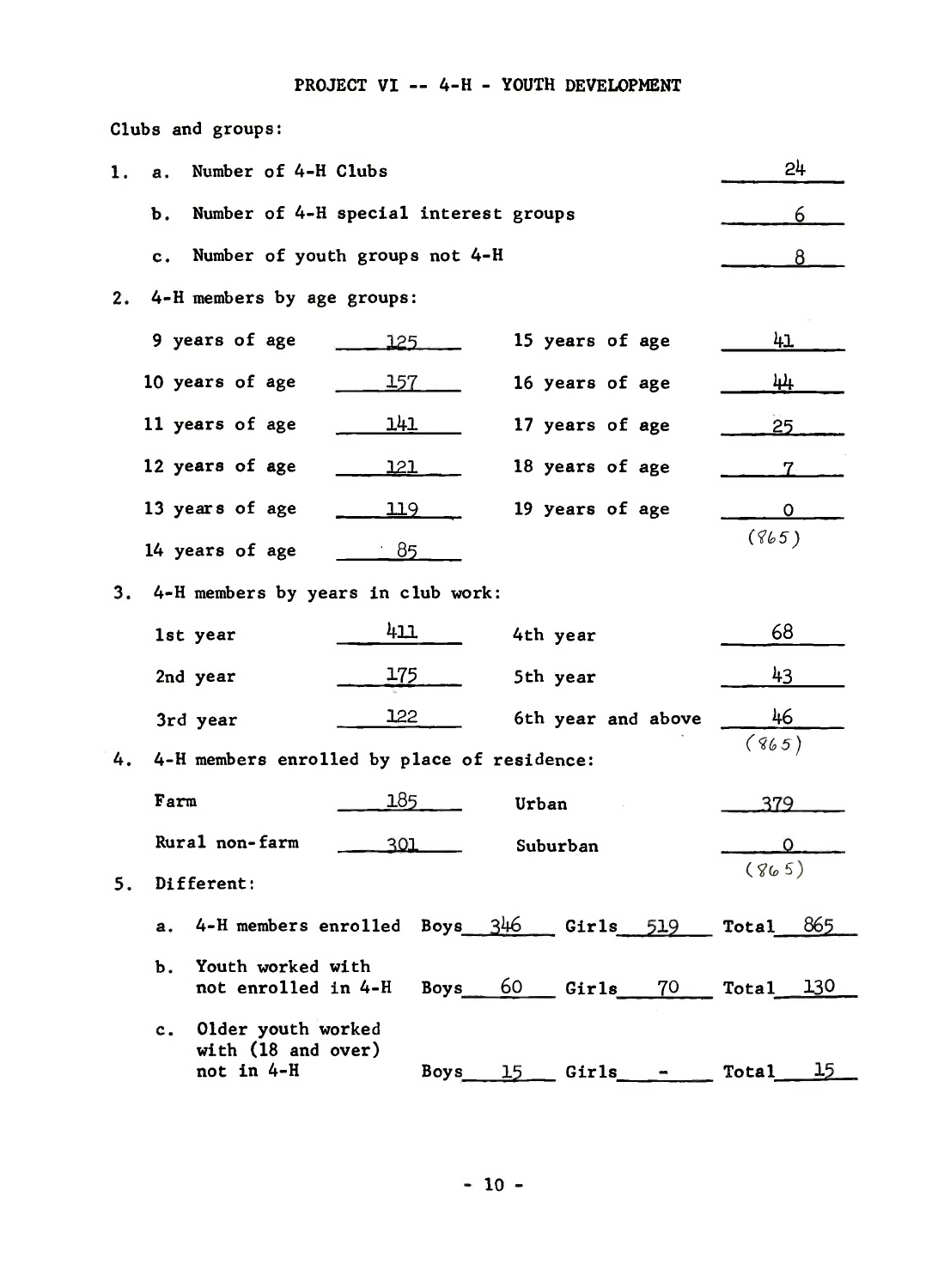6. Number of 4-H members receiving training through organized projects and activities. (A member may be enrolled in more than one project<br>or activity under each of the following groups and should be counted each time.)

|     |                                                                    | Boys                     | Girls                        |
|-----|--------------------------------------------------------------------|--------------------------|------------------------------|
|     | F                                                                  |                          |                              |
| а.  | *Automotive.                                                       | 4                        | ı                            |
| Ъ.  | *Beef.                                                             | $\overline{38}$          | 26                           |
| c.  | *Conservation program total.                                       | 14                       | $\overline{\phantom{0}}$     |
|     | (Forestry). $\ldots$<br>C.                                         | ۰                        | $\overline{\phantom{0}}$     |
|     | $(Grasslands)$ .                                                   |                          | -                            |
|     | (Soil and water).                                                  | -                        |                              |
|     | (Wildlife) $\ldots$                                                | $\blacksquare$           |                              |
| d.  | *Dairy<br>$\bullet$                                                | 4                        | $\overline{c}$               |
| e.  | *Dog care and training                                             | $\overline{6}$           | 14                           |
| f.  | *Electric.                                                         | 79                       | 3                            |
| g.  | *Entomology.                                                       | 28                       | ह                            |
| h.  | Farm management                                                    | $\blacksquare$           | $\blacksquare$               |
| i.  | *Field Crops (Agronomy-soils-crops).                               | 2                        | ī                            |
| j.  | Flower gardening.                                                  | 4                        | $\rightarrow$                |
| k.  | *Home grounds beautification                                       | 15                       | $\overline{15}$              |
| 1.  | Horses and ponies                                                  | 19                       | 59                           |
| m.  | Horticulture (fruits-vegetables)                                   | 5                        |                              |
| n.  | Marketing (town and country --                                     | .                        |                              |
|     | business, etc.).                                                   |                          |                              |
| о.  | Plant pathology                                                    |                          |                              |
| p.  | *Poultry (Inc. turkeys, geese,                                     |                          |                              |
|     | pigeons, etc.)                                                     | 13                       | 6                            |
| q.  | Rabbits                                                            | $\overline{18}$          | <u>12</u>                    |
| r.  | Sheep $\cdots$ is a serious contract of $\cdots$                   | 91                       | 80                           |
| s.  | Small motors.                                                      |                          | $\qquad \qquad \blacksquare$ |
| t.  | *Swine                                                             | $\overline{18}$          | <u> 12</u>                   |
| u.  | *Tractor                                                           | 83                       | $\blacksquare$               |
| v.  | Woodworking and other shop work                                    | 9                        | $\blacksquare$               |
| w.  | *Clothing.                                                         | $\mathbf 1$              | $\overline{325}$             |
| x.  | Family life education                                              | $\overline{\phantom{0}}$ | 23                           |
| y.  | Foods and nutrition total                                          | $\overline{38}$          | 267                          |
| z.  | tt.<br>$\blacksquare$<br>$\leq 0$<br>$\star$<br>(bread-cereal)     |                          | (5)                          |
| aa. | Ħ<br>$\mathbf{H}$<br>$\mathbf{r}$<br>$\star$<br>(canning-freezing) |                          | (7)                          |
| bЪ. | ÷<br>Ĥ.<br>$\mathbf{H}$<br>$\mathbf{H}$<br>(dairy foods).          | $\blacksquare$           | $\qquad \qquad \blacksquare$ |
| cc. | Home improvement and furnishings                                   | $\blacksquare$           | $\qquad \qquad \blacksquare$ |
| dd. | Home management                                                    | -                        | 13                           |
| ee. | Personal development.                                              | $\overline{98}$          | 149                          |
| ff. | Career exploration.                                                | 37                       | $\overline{11}$              |
| gg. | Community service                                                  | 173                      | 259                          |
| hh. | Crafts.                                                            | 9                        | 93                           |
| ii. | Emergency preparedness.                                            | 11                       | 7                            |
|     |                                                                    |                          |                              |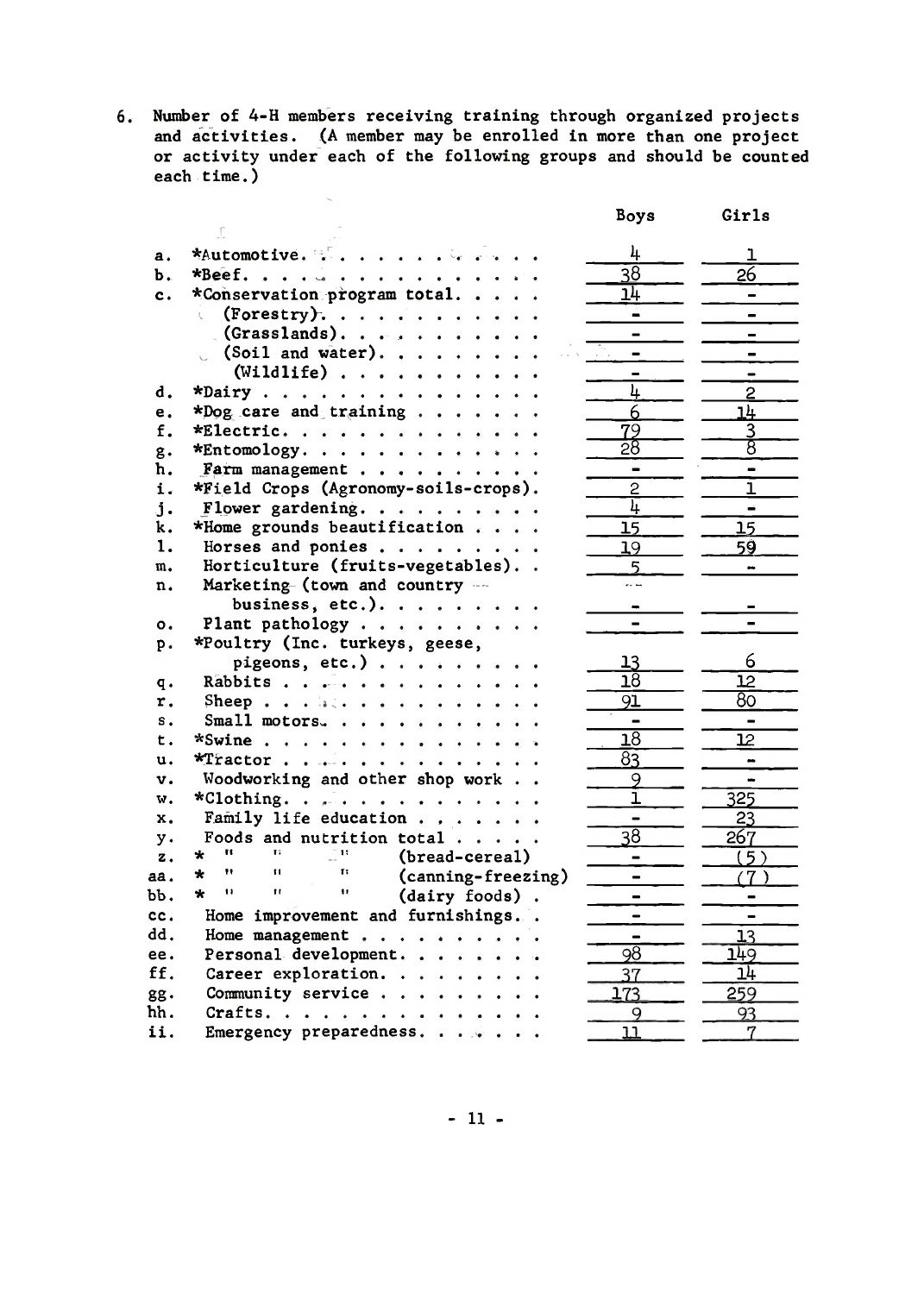| jj. | *Health - physical fitness.                                          | 15                           | 21                       |
|-----|----------------------------------------------------------------------|------------------------------|--------------------------|
| kk. | *Photography.                                                        |                              | $\overline{\mathtt{ll}}$ |
| 11. | *Public speaking.                                                    | $\overline{1}$               | 5                        |
| mm. | *Recreation                                                          | 44                           | 92                       |
| nn. | *Safety                                                              | $\overline{50}$              | $\overline{89}$          |
| OO. | *Special citizenship and public                                      |                              |                          |
|     | affairs education.                                                   | 130                          | 160                      |
| pp. | Special science not listed Plant                                     | 10                           | 2                        |
| qq. | Demonstrations                                                       | 93                           | 158                      |
| rr. | Judging.                                                             | 243                          | 344                      |
| SS. | *Dress revues - local, county                                        | $\qquad \qquad \blacksquare$ | 96                       |
| tt. | $4-H$ camps.                                                         | 45                           | 56                       |
| uu. | Other - list. Aviation                                               | 10                           | 3                        |
| vv. |                                                                      |                              |                          |
| ww. | Total enrollment in projects and                                     |                              |                          |
|     | activities                                                           | 1,463                        | 2,426                    |
|     |                                                                      |                              |                          |
| 7.  | Number of different boys and girls in:                               |                              |                          |
|     | An agricultural project.                                             |                              | 471                      |
|     | A home economics project<br>f.                                       |                              | 406                      |
|     | Projects other than agriculture and home ec.                         |                              | 191                      |
|     |                                                                      |                              |                          |
| 8.  | Number of youth reached through special teen-age nutrition programs: |                              |                          |
|     |                                                                      |                              |                          |
|     | $Girls$ --<br>Boys                                                   | Total                        |                          |
|     |                                                                      |                              |                          |
| 9.  | Leadership development                                               |                              |                          |
|     | Number of leaders:                                                   | Men                          | Women                    |
|     |                                                                      |                              |                          |
|     | a. Drganizational leaders.                                           | 15                           | 19<br>87                 |
|     | b. Project or subject matter leaders                                 | 52<br>6                      | $\overline{8}$           |
|     | c. County project chairmen                                           |                              |                          |
|     | d. Dther adult leaders, i.e., activity<br>leaders, resource leaders  |                              |                          |
|     | e. Number on councils - local                                        | 11                           | 12                       |
|     | sponsoring committees                                                |                              |                          |
|     | f. Total different adult leaders                                     | 17<br>59                     | 22<br>126                |
|     | g. Leaders of other youth organiza-                                  |                              | (185                     |
|     | tions assisted.                                                      | $12^{1}$                     |                          |
|     | Number of adult leaders:<br>h.                                       |                              |                          |
|     |                                                                      |                              |                          |
|     | 1st $yr 91$<br>4th yr                                                |                              |                          |
|     | 2nd $yr \dots$ $34$<br>5th yr                                        |                              |                          |
|     |                                                                      |                              |                          |
|     |                                                                      |                              |                          |
|     | 15<br>Over 5 yrs.                                                    | 24                           |                          |
| i.  |                                                                      | (145)                        |                          |
|     | Junior 4-H Club leaders:                                             |                              |                          |
|     | Ċ.<br>27<br>Girls 63<br>Boys                                         |                              |                          |
|     |                                                                      | Total 90                     |                          |

 $-12-$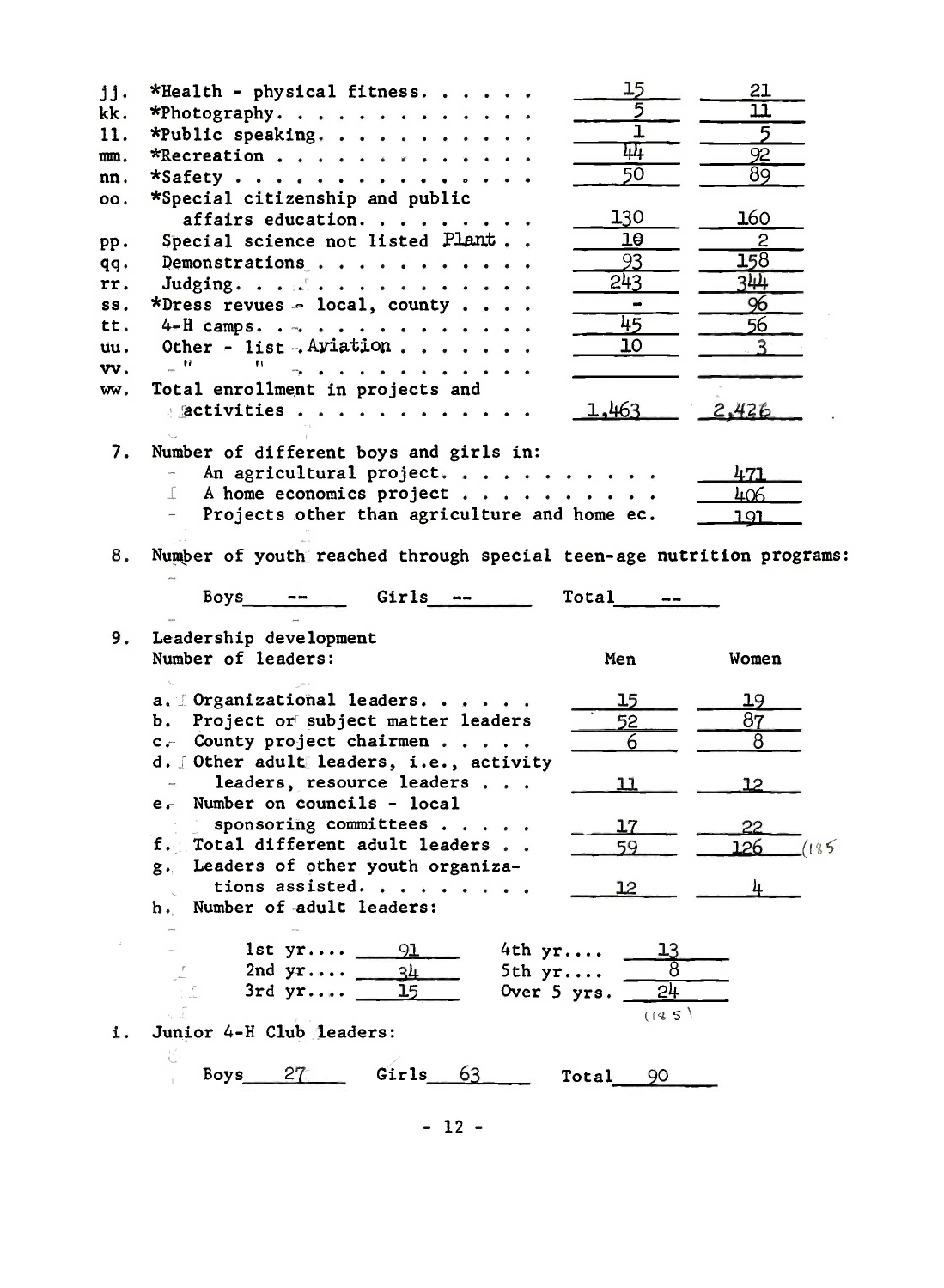Instructions for Project VI -- 4-H Youth Development

- throughout all or a large part of the year.  $1a.$
- in a shorter period of time. .<br>م
- The number of groups worked with, special interest or clubs  $\ddot{\circ}$
- under, ten years old, etc.  $\ddot{2}$
- Self-explanatory.  $\ddot{ }$
- $\begin{array}{ccc} \mathcal{P} & \mathcal{P} & \mathcal{P} & \mathcal{P} & \mathcal{P} & \mathcal{P} & \mathcal{P} & \mathcal{P} & \mathcal{P} & \mathcal{P} & \mathcal{P} & \mathcal{P} & \mathcal{P} & \mathcal{P} & \mathcal{P} & \mathcal{P} & \mathcal{P} & \mathcal{P} & \mathcal{P} & \mathcal{P} & \mathcal{P} & \mathcal{P} & \mathcal{P} & \mathcal{P} & \mathcal{P} & \mathcal{P} & \mathcal{P} & \mathcal{P} & \mathcal{P} & \mathcal{P} & \mathcal$ ing through organized extension programs and identified with projects and the first and or activity in the shown that an activity in the shown that an activity in the shown t<br>Shown that are shown that are shown that a shown that is a shown that is a shown that are shown that is a show income from farm produce." Farm:  $\ddot{4}$ 
	- **Rural**
- $(100,000$  or more). Urban:

areas of the larger cities (100,000 or more).

- No explanation needed. Sa.
- Report the number of different individuals of 4-H age worked with but who were not counted as 4-H Club members. .<br>م
- Report the number worked with out of 4-H and 18 years of age and over but single. .<br>U
- h. Report the number by years served as leaders that are reported in the number of that are reported in the reported in the served in the served as leaders that are reported in the served as leaders that are reported in t  $\mathbf{B}$ , d and e above. i. Report the number of boys and girls that are enrolled in the 4-H  $\frac{1}{2}$ eadership Project or giving special help to younger 4-H  $\frac{1}{2}$ embers in an organized way. .<br>ف

one county may have much greater educational impact than a project<br>in another. Report the number who received training in the areas<br>listed. Several areas are listed to get information for national<br>awards programs. They are

- 
- throughout all or a large part of the year.<br>The years of the year of the year. ia fi fili under, sold, etc.<br>Sold, etc., etc., etc., etc., etc., etc., etc., etc., etc., etc., etc., etc., etc., etc., et income from the farmer from the farmer from the farmer of the farmer of the farmer of the farmer of the farmer<br>Income from the farmer from the farmer of the farmer of the farmer of the farmer of the farmer of the farmer o  $(10 - 20 - 0.00)$  $\overrightarrow{r}$   $\overrightarrow{a}$
- 
- 
- $\frac{d}{dt}$  is the number of different 4-H  $\frac{d}{dt}$  is to be reported the county is to be reported to be reported to be reported to be reported to be reported to be reported to be reported to be reported to be reported to under this is a 4-H Club is a 4-H Club is an organized group of boys and the boys and organized group of boys <br>In a club is an organized group of boys and organized group of boys and organized group of boys and the boys a girls with one and a planned program which is carried one of the carried one of the carried one of the carried  $\mathbf{a} = \mathbf{b}$  . The number of  $\mathbf{a}$  interest groups in the county  $\mathbf{a}$  $\tilde{H}$   $\tilde{\phi}$  or  $\tilde{\phi}$  in the clubs list of clubs listed as the clubs list only in the clubs list on  $\tilde{\phi}$  $\overline{a}$  and  $\overline{a}$  it may be a series of meeting usually concentrated by  $\overline{a}$  meetings usually concentrated by  $\overline{a}$  and  $\overline{a}$  is  $\overline{a}$  is  $\overline{a}$  is  $\overline{a}$  is  $\overline{a}$  is  $\overline{a}$  is  $\overline{a}$  is  $\overline{a$ t. The number of groups with the special interest or clubs but of the special interest or clubs but of the spe not labeled 4-H groups. They might be Scott groups. They may be Scott groups. They are Scott groups, FFA and F thapters, Boys' Clubs, Suits, Suits, Clubs, Clubs, Clubs, Clubs, Clubs, Clubs, Clubs, Clubs, Clubs, Clubs, Clu 2. In the appropriate blank report all enrollees nine years old and  $\frac{a}{a}$ arm: Report number of  $\frac{a}{b}$  and  $\frac{a}{b}$   $\frac{a}{c}$   $\frac{a}{d}$  and  $\frac{a}{d}$   $\frac{a}{d}$   $\frac{a}{d}$   $\frac{a}{d}$ U.S. Census definition. "It's a farm in the acres of a farm if a farm if a farm if  $\frac{1}{2}$  and the acres of a<br>Definition of the acres than the acres of a farm if  $\frac{1}{2}$  and the acres of a farm if  $\frac{1}{2}$  and  $\frac{1}{2$ ure,<br>tritto de sale of farm production from the sale of farm production of farm production of farm production<br>the sale of farm production from the sale of farm production from the same production of the second production<br>t Rural non-farming in the second in the second in the second in the international contract in the second in the<br>Rural of the second in the international contract in the second in the second in the second in the second in t  $\frac{1}{2}$ ,  $\frac{1}{2}$ ,  $\frac{1}{2}$ ,  $\frac{1}{2}$ ,  $\frac{1}{2}$ ,  $\frac{1}{2}$ ,  $\frac{1}{2}$ ,  $\frac{1}{2}$ ,  $\frac{1}{2}$ ,  $\frac{1}{2}$ ,  $\frac{1}{2}$ ,  $\frac{1}{2}$ ,  $\frac{1}{2}$ ,  $\frac{1}{2}$ ,  $\frac{1}{2}$ ,  $\frac{1}{2}$ ,  $\frac{1}{2}$ ,  $\frac{1}{2}$ ,  $\frac{1}{2}$ ,  $\frac{1}{2}$ , Urban: Report number of 2,500 percentrations of the concentrations of the concentrations of the concentrations of the concentrations of the concentrations of the concentrations of the concentrations of  $\frac{1}{2}$ Suburban: Report numbers who live in the suburban.<br>Finally who live in the suburban members who live in the suburban members who live in the suburban members who areas die larger cities (100,000 or more).<br>Die larger cities (100,000 or more).
- 
- ه.<br>ه
- $\ddot{f}$
- Report the number of adult volunteer leaders of other non-extension youth serving groups or organizations such as Scouts, Boys' Clubs, Girls' Clubs, Bluebirds, Campfire Girls, Junior Achievement, etc. These may have participated in regular extension leader training 8.
- 
- listed. Several areas are listed to get information for national awards programs. The  $n_{\rm H}$  $r_{\rm{e}}$  and  $r_{\rm{e}}$  of  $r_{\rm{e}}$  $\overline{u}$  and  $\overline{v}$  $\begin{array}{ccc} \bullet & \bullet & \bullet \\ \bullet & \bullet & \bullet \end{array}$ other than the regu1�r foods and nutrition projects, i.e., special  $t_{\rm c}$  and  $t_{\rm c}$  and  $t_{\rm c}$  groups, special interest groups, special interest groups, special interest groups,  $s_{\rm H}$  courses, etc...  $\begin{array}{ccc} \text{9} & \text{9} & \text{1} \\ \text{10} & \text{11} & \text{11} \\ \text{12} & \text{12} & \text{13} \\ \text{14} & \text{14} & \text{15} \end{array}$  $\frac{4}{4}$   $\frac{4}{4}$  club and with the members  $\frac{4}{4}$  club and with the members  $\frac{4}{4}$  club and with the members  $\frac{4}{4}$  club and with the members  $\frac{4}{4}$  club and with the members  $\frac{4}{4}$  club and with the mem  $f_{\alpha}$  organizing, planning and conducting the local 4-H  $C$  $\begin{array}{ccc} \text{R} & \text{R} & \text{R} \\ \text{R} & \text{R} & \text{R} \\ \text{R} & \text{R} & \text{R} \end{array}$  $\overline{c}$ ing the subject matter for a project or a project or activities of a project or activities or activities of activities of activities of activities of activities of activities of activities of activities of activit  $\mathbf{f}_{\mathbf{z}}$  $\begin{array}{c}\n\circ \\
\circ \\
\circ\n\end{array}$  $\frac{a}{\alpha}$  for planning the project subject  $\frac{b}{\alpha}$  $\frac{p}{p}$  by above. Project chairmen usu- $\frac{1}{2}$  directly with  $\frac{1}{2}$  directly with all pro $j_{\rm c}$  in a specific project area.  $\ddot{a}$  report the number of other adults considered as leaders not fitting as leaders not fitting  $\ddot{a}$  $\frac{1}{2}$  the above descriptions.  $\mathbf{e}^{\mathbf{e}}$  and  $\mathbf{e}^{\mathbf{e}}$  and  $\mathbf{e}^{\mathbf{e}}$  and  $\mathbf{e}^{\mathbf{e}}$  and  $\mathbf{e}^{\mathbf{e}}$  county county county county county county county county county county county county county county county county county county  $\sigma$  design committees,  $\sigma$  $\ddot{\phantom{a}}$  who do not in this capacity with  $\ddot{\phantom{a}}$ 9a, b, c, d and e above.<br>Report the number of boys and girls that are enrolled in the 4-H  $\vec{r}$  a,  $\vec{r}$  a, and e less due to and e less due to an and e less due to an and e less due to an and e less due to an to the same person serving as <sup>a</sup> leader in more than one line of work.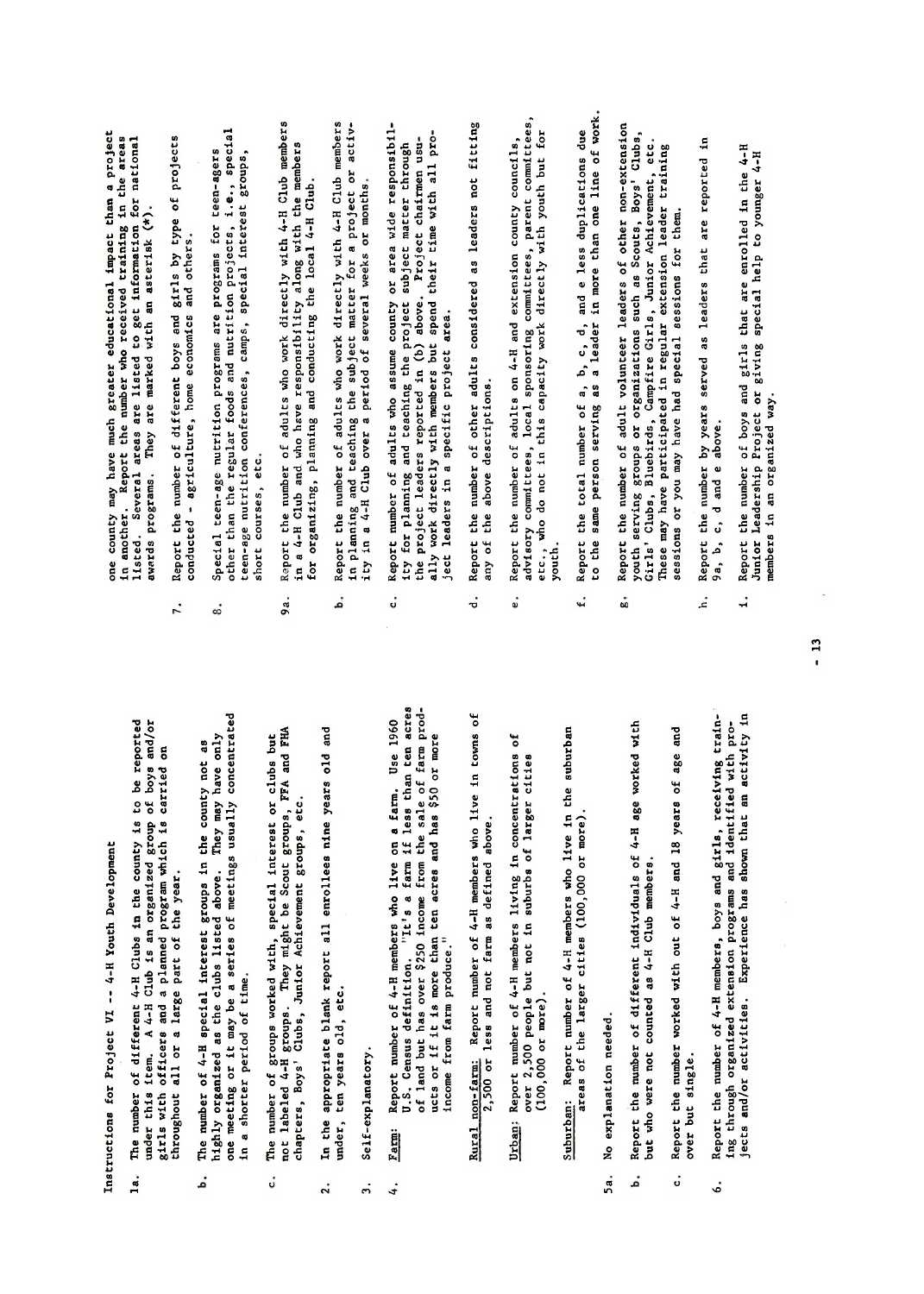| $with$ $adults$<br>County and<br>area staff<br>Days<br>Helping people make decisions regarding:                                                                                                                                                                                                                                                                                                       | devoted to work           |
|-------------------------------------------------------------------------------------------------------------------------------------------------------------------------------------------------------------------------------------------------------------------------------------------------------------------------------------------------------------------------------------------------------|---------------------------|
|                                                                                                                                                                                                                                                                                                                                                                                                       | and/or youth              |
|                                                                                                                                                                                                                                                                                                                                                                                                       |                           |
| Organizing and working with resource development organizations,<br>$\mathbf{L}$                                                                                                                                                                                                                                                                                                                       | State staff               |
| $\mathbf{r}$<br>and<br>(Include both economic<br>agencies and other development groups.<br>human resource development                                                                                                                                                                                                                                                                                 |                           |
| N<br>Work with State, county and local government groups on resource<br>development and public affairs.<br>$ \cdot $                                                                                                                                                                                                                                                                                  |                           |
| Planning and development of resource development and public affairs<br>material for use with groups and in other resource development and<br>and<br>development<br>and in other resource<br>for use with groups<br>public affairs programs.<br>$\cdot$                                                                                                                                                |                           |
| $(spectfy)$ .<br>Other<br>4.                                                                                                                                                                                                                                                                                                                                                                          |                           |
| Q<br>Total man days                                                                                                                                                                                                                                                                                                                                                                                   |                           |
| Resource Development and Public Affairs<br>$\begin{array}{c} \hline \end{array}$<br>Instructions for Project VII                                                                                                                                                                                                                                                                                      |                           |
| both county and State, should report their<br>adults and/or youth, including travel, should be reported to the nearest<br>appropriate items<br>extension time devoted to the support of Project VII program effort under<br>Extension staff members,<br>A11<br>whole day for each item listed.<br>All time devoted to work with<br>report.<br>section of the                                          | th <sub>1s</sub><br>$\Xi$ |
| organizing and working with resource development groups such as area,<br>county and community development groups, RAD, etc.<br>Include all time devoted to<br>$\mathbf{1}$ ,                                                                                                                                                                                                                          |                           |
| efforts with State, county, city and town governments with respect<br>all types.<br>resource development work of<br>Include all time devoted to<br>$\ddot{2}$ .                                                                                                                                                                                                                                       | CO                        |
| preparation of materials, speeches, radio and television programs<br>and public affairs.<br>the<br>related to resource development<br>Include all time devoted to<br>$\ddot{ }$                                                                                                                                                                                                                       |                           |
| County staff members to include time spent on all other aspects of county work in this project area<br>ms. State staff members to include time spent on all other aspects of<br>administration, supervision, information services, etc., that cannot<br>tems.<br>tems.<br>ā<br>H<br>⊣<br>above<br>to the above<br>project such<br>not included in the<br>allocated<br>work in this<br>ه<br>$\ddot{ }$ |                           |
| $\mathbf{I}$<br>$\frac{1}{4}$<br>$\mathbf{I}$                                                                                                                                                                                                                                                                                                                                                         |                           |